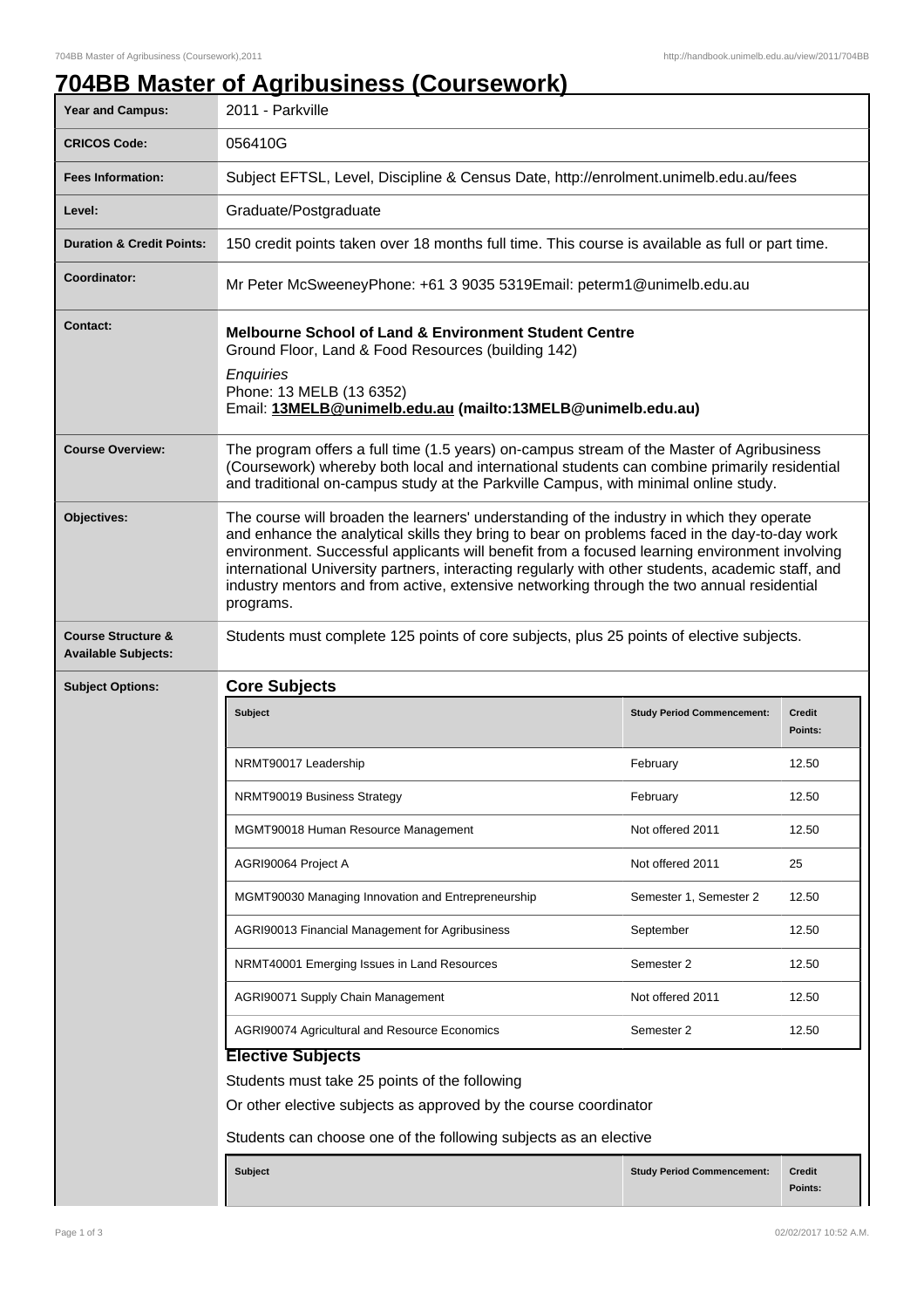|                                                   | MULT90014 Business Risk Management                                                                                                                                                                                                                                                                                                                                                                                                                                                                                                                                                                                                                                                                                                                                                                                                                                                                                                                                                                                                                                                                                                                                                                                                                                                                                                                                                                                                                                                                                                                                                                                                                                                                                                                                                                                                                                                                                                                                                                                                                                                                                                                                                                                                                                                                                                                                                                                                                                                                                                                                                                                                                                                                                                                                                                                                                                                                                                                                                                                                                                                                                                                                                  | Semester 1, Semester 2            | 12.50                    |  |
|---------------------------------------------------|-------------------------------------------------------------------------------------------------------------------------------------------------------------------------------------------------------------------------------------------------------------------------------------------------------------------------------------------------------------------------------------------------------------------------------------------------------------------------------------------------------------------------------------------------------------------------------------------------------------------------------------------------------------------------------------------------------------------------------------------------------------------------------------------------------------------------------------------------------------------------------------------------------------------------------------------------------------------------------------------------------------------------------------------------------------------------------------------------------------------------------------------------------------------------------------------------------------------------------------------------------------------------------------------------------------------------------------------------------------------------------------------------------------------------------------------------------------------------------------------------------------------------------------------------------------------------------------------------------------------------------------------------------------------------------------------------------------------------------------------------------------------------------------------------------------------------------------------------------------------------------------------------------------------------------------------------------------------------------------------------------------------------------------------------------------------------------------------------------------------------------------------------------------------------------------------------------------------------------------------------------------------------------------------------------------------------------------------------------------------------------------------------------------------------------------------------------------------------------------------------------------------------------------------------------------------------------------------------------------------------------------------------------------------------------------------------------------------------------------------------------------------------------------------------------------------------------------------------------------------------------------------------------------------------------------------------------------------------------------------------------------------------------------------------------------------------------------------------------------------------------------------------------------------------------------|-----------------------------------|--------------------------|--|
|                                                   | AGRI90016 Managing Risk                                                                                                                                                                                                                                                                                                                                                                                                                                                                                                                                                                                                                                                                                                                                                                                                                                                                                                                                                                                                                                                                                                                                                                                                                                                                                                                                                                                                                                                                                                                                                                                                                                                                                                                                                                                                                                                                                                                                                                                                                                                                                                                                                                                                                                                                                                                                                                                                                                                                                                                                                                                                                                                                                                                                                                                                                                                                                                                                                                                                                                                                                                                                                             | April                             | 12.50                    |  |
|                                                   | Students can choose one of the following subjects as an elective                                                                                                                                                                                                                                                                                                                                                                                                                                                                                                                                                                                                                                                                                                                                                                                                                                                                                                                                                                                                                                                                                                                                                                                                                                                                                                                                                                                                                                                                                                                                                                                                                                                                                                                                                                                                                                                                                                                                                                                                                                                                                                                                                                                                                                                                                                                                                                                                                                                                                                                                                                                                                                                                                                                                                                                                                                                                                                                                                                                                                                                                                                                    |                                   |                          |  |
|                                                   | <b>Subject</b>                                                                                                                                                                                                                                                                                                                                                                                                                                                                                                                                                                                                                                                                                                                                                                                                                                                                                                                                                                                                                                                                                                                                                                                                                                                                                                                                                                                                                                                                                                                                                                                                                                                                                                                                                                                                                                                                                                                                                                                                                                                                                                                                                                                                                                                                                                                                                                                                                                                                                                                                                                                                                                                                                                                                                                                                                                                                                                                                                                                                                                                                                                                                                                      | <b>Study Period Commencement:</b> | <b>Credit</b><br>Points: |  |
|                                                   | NRMT90021 Project Management                                                                                                                                                                                                                                                                                                                                                                                                                                                                                                                                                                                                                                                                                                                                                                                                                                                                                                                                                                                                                                                                                                                                                                                                                                                                                                                                                                                                                                                                                                                                                                                                                                                                                                                                                                                                                                                                                                                                                                                                                                                                                                                                                                                                                                                                                                                                                                                                                                                                                                                                                                                                                                                                                                                                                                                                                                                                                                                                                                                                                                                                                                                                                        | June                              | 12.50                    |  |
|                                                   | NRMT90003 Social Research Methods                                                                                                                                                                                                                                                                                                                                                                                                                                                                                                                                                                                                                                                                                                                                                                                                                                                                                                                                                                                                                                                                                                                                                                                                                                                                                                                                                                                                                                                                                                                                                                                                                                                                                                                                                                                                                                                                                                                                                                                                                                                                                                                                                                                                                                                                                                                                                                                                                                                                                                                                                                                                                                                                                                                                                                                                                                                                                                                                                                                                                                                                                                                                                   | March                             | 12.50                    |  |
|                                                   | Students can chose any of the following subjects as electives                                                                                                                                                                                                                                                                                                                                                                                                                                                                                                                                                                                                                                                                                                                                                                                                                                                                                                                                                                                                                                                                                                                                                                                                                                                                                                                                                                                                                                                                                                                                                                                                                                                                                                                                                                                                                                                                                                                                                                                                                                                                                                                                                                                                                                                                                                                                                                                                                                                                                                                                                                                                                                                                                                                                                                                                                                                                                                                                                                                                                                                                                                                       |                                   |                          |  |
|                                                   | <b>Subject</b>                                                                                                                                                                                                                                                                                                                                                                                                                                                                                                                                                                                                                                                                                                                                                                                                                                                                                                                                                                                                                                                                                                                                                                                                                                                                                                                                                                                                                                                                                                                                                                                                                                                                                                                                                                                                                                                                                                                                                                                                                                                                                                                                                                                                                                                                                                                                                                                                                                                                                                                                                                                                                                                                                                                                                                                                                                                                                                                                                                                                                                                                                                                                                                      | <b>Study Period Commencement:</b> | <b>Credit</b><br>Points: |  |
|                                                   | AGRI40015 Agricultural Policies and Trade                                                                                                                                                                                                                                                                                                                                                                                                                                                                                                                                                                                                                                                                                                                                                                                                                                                                                                                                                                                                                                                                                                                                                                                                                                                                                                                                                                                                                                                                                                                                                                                                                                                                                                                                                                                                                                                                                                                                                                                                                                                                                                                                                                                                                                                                                                                                                                                                                                                                                                                                                                                                                                                                                                                                                                                                                                                                                                                                                                                                                                                                                                                                           | Semester 2                        | 12.50                    |  |
|                                                   | ECON90016 Environmental Economics and Strategy                                                                                                                                                                                                                                                                                                                                                                                                                                                                                                                                                                                                                                                                                                                                                                                                                                                                                                                                                                                                                                                                                                                                                                                                                                                                                                                                                                                                                                                                                                                                                                                                                                                                                                                                                                                                                                                                                                                                                                                                                                                                                                                                                                                                                                                                                                                                                                                                                                                                                                                                                                                                                                                                                                                                                                                                                                                                                                                                                                                                                                                                                                                                      | Semester 1                        | 12.50                    |  |
| <b>Entry Requirements:</b>                        | i. The Selection Committee will evaluate the applicant's ability to pursue successfully the course<br>using the following criteria:<br>$#$ An honours degree or equivalent qualification; or                                                                                                                                                                                                                                                                                                                                                                                                                                                                                                                                                                                                                                                                                                                                                                                                                                                                                                                                                                                                                                                                                                                                                                                                                                                                                                                                                                                                                                                                                                                                                                                                                                                                                                                                                                                                                                                                                                                                                                                                                                                                                                                                                                                                                                                                                                                                                                                                                                                                                                                                                                                                                                                                                                                                                                                                                                                                                                                                                                                        |                                   |                          |  |
|                                                   | $*$ An undergraduate tertiary qualification with a weighted average of 65% or better in the<br>final year of study, and at least two years of full time documented, relevant Professional or<br>management experience; or<br>Successful completion of the Graduate Certificate in Agribusiness at H3 level (65% or<br>greater)<br>ii The Selection Committee may conduct interviews and tests and call for referee reports and<br>employer references to elucidate any of the matters referred to above.                                                                                                                                                                                                                                                                                                                                                                                                                                                                                                                                                                                                                                                                                                                                                                                                                                                                                                                                                                                                                                                                                                                                                                                                                                                                                                                                                                                                                                                                                                                                                                                                                                                                                                                                                                                                                                                                                                                                                                                                                                                                                                                                                                                                                                                                                                                                                                                                                                                                                                                                                                                                                                                                            |                                   |                          |  |
| <b>Core Participation</b><br><b>Requirements:</b> | The Melbourne School of Land and Environment (MSLE) welcomes applications from<br>students with disabilities. It is University and School policy to take reasonable steps to make<br>reasonable adjustments so as to enable the student's participation in the School's programs.<br>MSLE contributes to the New Generation degrees and offers a broad range of programs<br>across undergraduate and post-graduate levels many of which adopt a multi-disciplinary<br>approach.Students of the School's courses must possess intellectual, ethical, and emotional<br>capabilities required to participate in the full curriculum and to achieve the levels of competence<br>required by the School. Candidates must have abilities and skills in observation; motor in<br>relevant areas; communication; in conceptual, integrative, and quantitative dimensions; and<br>in behavioural and social dimensions. Adjustments can be provided to minimise the impact of<br>a disability, however students need to be able to participate in the program in an independent<br>manner and with regard to their safety and the safety of others. I. Observation: In some contexts,<br>the student must be able to observe demonstrations and experiments in the basic and applied<br>sciences. More broadly, observation requires reading text, diagrams, maps, drawings and<br>numerical data. The candidate should be able to observe details at a number of scales and<br>record useful observations in discipline dependant contexts. II. Communication: A candidate<br>should be able to communicate with fellow students, professional and academic staff, members<br>of relevant professions and the public. A candidate must be able to communicate effectively<br>and sensitively. Communication includes not only speech but also reading and writing. III. Motor:<br>Candidates should have sufficient motor function necessary for participation in the inherent<br>discipline-related activities. The practical work, design work, field work, diagnostic procedures,<br>laboratory tests, require varying motor movement abilities. Off campus investigations may<br>include visits to construction sites, urban, rural and/or remote environments.IV. Intellectual-<br>Conceptual, Integrative and Quantitative Abilities: These abilities include measurement,<br>calculation, reasoning, analysis, and synthesis. Problem solving, the critical skill demanded<br>of professionals in land and environment industries, requires all of these intellectual abilities.<br>In addition, the candidate should be able to comprehend three-dimensional relationships and<br>to understand the spatial relationships of structures. V. Behavioural and Social Attributes: A<br>candidate must possess behavioural and social attributes that enable them to participate in<br>a complex learning environment. Students are required to take responsibility for their own<br>participation and learning. They also contribute to the learning of other students in collaborative<br>learning environments, demonstrating interpersonal skills and an understanding of the needs |                                   |                          |  |